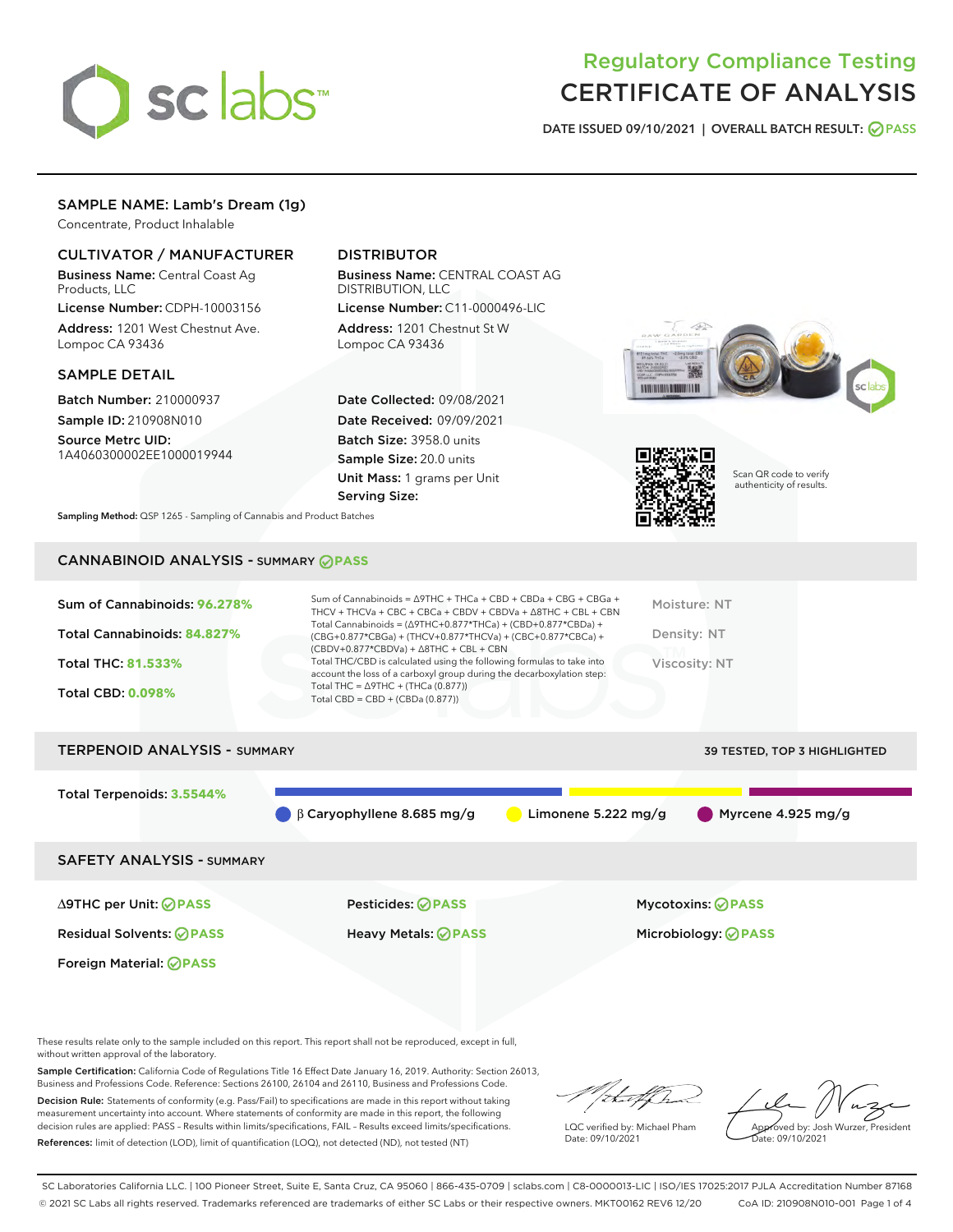



LAMB'S DREAM (1G) | DATE ISSUED 09/10/2021 | OVERALL BATCH RESULT:  $\bigcirc$  PASS

### CANNABINOID TEST RESULTS - 09/10/2021 2 PASS

Tested by high-performance liquid chromatography with diode-array detection (HPLC-DAD). **Method:** QSP 1157 - Analysis of Cannabinoids by HPLC-DAD

#### TOTAL CANNABINOIDS: **84.827%**

Total Cannabinoids (Total THC) + (Total CBD) + (Total CBG) + (Total THCV) + (Total CBC) + (Total CBDV) + ∆8THC + CBL + CBN

TOTAL THC: **81.533%** Total THC (∆9THC+0.877\*THCa)

TOTAL CBD: **0.098%**

Total CBD (CBD+0.877\*CBDa)

TOTAL CBG: 1.4% Total CBG (CBG+0.877\*CBGa)

TOTAL THCV: 0.92% Total THCV (THCV+0.877\*THCVa)

TOTAL CBC: 0.876% Total CBC (CBC+0.877\*CBCa)

TOTAL CBDV: ND Total CBDV (CBDV+0.877\*CBDVa)

| <b>COMPOUND</b> | LOD/LOQ<br>(mg/g)          | <b>MEASUREMENT</b><br><b>UNCERTAINTY</b><br>(mg/g) | <b>RESULT</b><br>(mg/g) | <b>RESULT</b><br>(%) |
|-----------------|----------------------------|----------------------------------------------------|-------------------------|----------------------|
| <b>THCa</b>     | 0.05/0.14                  | ±22.994                                            | 894.70                  | 89.470               |
| <b>A9THC</b>    | 0.06 / 0.26                | ±1.055                                             | 30.68                   | 3.068                |
| <b>CBGa</b>     | 0.1 / 0.2                  | ±0.76                                              | 14.5                    | 1.45                 |
| <b>THCVa</b>    | 0.07 / 0.20                | ±0.500                                             | 10.49                   | 1.049                |
| <b>CBCa</b>     | 0.07/0.28                  | ±0.489                                             | 9.99                    | 0.999                |
| <b>CBG</b>      | 0.06/0.19                  | ±0.051                                             | 1.30                    | 0.130                |
| <b>CBDa</b>     | 0.02/0.19                  | ±0.033                                             | 1.12                    | 0.112                |
| A8THC           | 0.1/0.4                    | N/A                                                | <b>ND</b>               | <b>ND</b>            |
| <b>THCV</b>     | 0.1 / 0.2                  | N/A                                                | <b>ND</b>               | <b>ND</b>            |
| <b>CBD</b>      | 0.07/0.29                  | N/A                                                | <b>ND</b>               | <b>ND</b>            |
| <b>CBDV</b>     | 0.04 / 0.15                | N/A                                                | <b>ND</b>               | <b>ND</b>            |
| <b>CBDVa</b>    | 0.03 / 0.53                | N/A                                                | <b>ND</b>               | <b>ND</b>            |
| <b>CBL</b>      | 0.06 / 0.24                | N/A                                                | <b>ND</b>               | <b>ND</b>            |
| <b>CBN</b>      | 0.1/0.3                    | N/A                                                | <b>ND</b>               | <b>ND</b>            |
| <b>CBC</b>      | 0.2 / 0.5                  | N/A                                                | <b>ND</b>               | <b>ND</b>            |
|                 | <b>SUM OF CANNABINOIDS</b> |                                                    | 962.78 mg/g             | 96.278%              |

#### **UNIT MASS: 1 grams per Unit**

| ∆9THC per Unit                                                                            | 1120 per-package limit | 30.68 mg/unit<br><b>PASS</b> |  |  |  |
|-------------------------------------------------------------------------------------------|------------------------|------------------------------|--|--|--|
| <b>Total THC per Unit</b>                                                                 |                        | 815.33 mg/unit               |  |  |  |
| <b>CBD per Unit</b>                                                                       |                        | <b>ND</b>                    |  |  |  |
| <b>Total CBD per Unit</b>                                                                 |                        | $0.98$ mg/unit               |  |  |  |
| Sum of Cannabinoids<br>per Unit                                                           |                        | 962.78 mg/unit               |  |  |  |
| <b>Total Cannabinoids</b><br>per Unit                                                     |                        | 848.27 mg/unit               |  |  |  |
| <b>MOISTURE TEST RESULT</b><br><b>DENSITY TEST RESULT</b><br><b>VISCOSITY TEST RESULT</b> |                        |                              |  |  |  |

Not Tested

Not Tested

Not Tested

#### TERPENOID TEST RESULTS - 09/10/2021

Terpene analysis utilizing gas chromatography-flame ionization detection (GC-FID). **Method:** QSP 1192 - Analysis of Terpenoids by GC-FID

| <b>COMPOUND</b>         | LOD/LOQ<br>(mg/g) | <b>MEASUREMENT</b><br><b>UNCERTAINTY</b><br>(mg/g) | <b>RESULT</b><br>(mg/g)                         | <b>RESULT</b><br>(%) |
|-------------------------|-------------------|----------------------------------------------------|-------------------------------------------------|----------------------|
| $\beta$ Caryophyllene   | 0.004 / 0.012     | ±0.3092                                            | 8.685                                           | 0.8685               |
| Limonene                | 0.005 / 0.016     | ±0.0747                                            | 5.222                                           | 0.5222               |
| <b>Myrcene</b>          | 0.008 / 0.025     | ±0.0635                                            | 4.925                                           | 0.4925               |
| $\alpha$ Humulene       | 0.009 / 0.029     | ±0.1073                                            | 3.343                                           | 0.3343               |
| $\alpha$ Pinene         | 0.005 / 0.017     | ±0.0184                                            | 2.140                                           | 0.2140               |
| $\alpha$ Bisabolol      | 0.008 / 0.026     | ±0.1103                                            | 2.065                                           | 0.2065               |
| Linalool                | 0.009 / 0.032     | ±0.0639                                            | 1.682                                           | 0.1682               |
| Terpinolene             | 0.008 / 0.026     | ±0.0343                                            | 1.672                                           | 0.1672               |
| $\beta$ Pinene          | 0.004 / 0.014     | ±0.0188                                            | 1.636                                           | 0.1636               |
| <b>Terpineol</b>        | 0.016 / 0.055     | ±0.0499                                            | 0.813                                           | 0.0813               |
| Fenchol                 | 0.010 / 0.034     | ±0.0305                                            | 0.787                                           | 0.0787               |
| Ocimene                 | 0.011 / 0.038     | ±0.0165                                            | 0.515                                           | 0.0515               |
| Guaiol                  | 0.009 / 0.030     | ±0.0194                                            | 0.410                                           | 0.0410               |
| trans-β-Farnesene       | 0.008 / 0.025     | ±0.0135                                            | 0.379                                           | 0.0379               |
| Nerolidol               | 0.009 / 0.028     | ±0.0182                                            | 0.289                                           | 0.0289               |
| Caryophyllene<br>Oxide  | 0.010 / 0.033     | ±0.0103                                            | 0.224                                           | 0.0224               |
| <b>Borneol</b>          | 0.005 / 0.016     | ±0.0084                                            | 0.200                                           | 0.0200               |
| Camphene                | 0.005 / 0.015     | ±0.0011                                            | 0.095                                           | 0.0095               |
| Sabinene Hydrate        | 0.006 / 0.022     | ±0.0027                                            | 0.069                                           | 0.0069               |
| Citronellol             | 0.003 / 0.010     | ±0.0033                                            | 0.067                                           | 0.0067               |
| Fenchone                | 0.009 / 0.028     | ±0.0017                                            | 0.058                                           | 0.0058               |
| $\alpha$ Phellandrene   | 0.006 / 0.020     | ±0.0006                                            | 0.043                                           | 0.0043               |
| $\alpha$ Terpinene      | 0.005 / 0.017     | ±0.0006                                            | 0.041                                           | 0.0041               |
| 3 Carene                | 0.005 / 0.018     | ±0.0005                                            | 0.038                                           | 0.0038               |
| $\gamma$ Terpinene      | 0.006 / 0.018     | ±0.0007                                            | 0.038                                           | 0.0038               |
| Eucalyptol              | 0.006 / 0.018     | ±0.0009                                            | 0.035                                           | 0.0035               |
| Sabinene                | 0.004 / 0.014     | ±0.0004                                            | 0.030                                           | 0.0030               |
| Geraniol                | 0.002 / 0.007     | ±0.0013                                            | 0.030                                           | 0.0030               |
| Nerol                   | 0.003 / 0.011     | ±0.0006                                            | 0.013                                           | 0.0013               |
| p-Cymene                | 0.005 / 0.016     | N/A                                                | $<$ l OO                                        | <loq< th=""></loq<>  |
| Isoborneol              | 0.004 / 0.012     | N/A                                                | <loq< th=""><th><loq< th=""></loq<></th></loq<> | <loq< th=""></loq<>  |
| (-)-Isopulegol          | 0.005 / 0.016     | N/A                                                | <b>ND</b>                                       | <b>ND</b>            |
| Camphor                 | 0.006 / 0.019     | N/A                                                | <b>ND</b>                                       | <b>ND</b>            |
| Menthol                 | 0.008 / 0.025     | N/A                                                | ND                                              | <b>ND</b>            |
| R-(+)-Pulegone          | 0.003 / 0.011     | N/A                                                | ND                                              | ND                   |
| <b>Geranyl Acetate</b>  | 0.004 / 0.014     | N/A                                                | <b>ND</b>                                       | ND                   |
| $\alpha$ Cedrene        | 0.005 / 0.016     | N/A                                                | <b>ND</b>                                       | <b>ND</b>            |
| Valencene               | 0.009 / 0.030     | N/A                                                | ND                                              | ND                   |
| Cedrol                  | 0.008 / 0.027     | N/A                                                | ND                                              | ND                   |
| <b>TOTAL TERPENOIDS</b> |                   | 35.544 mg/g                                        | 3.5544%                                         |                      |

SC Laboratories California LLC. | 100 Pioneer Street, Suite E, Santa Cruz, CA 95060 | 866-435-0709 | sclabs.com | C8-0000013-LIC | ISO/IES 17025:2017 PJLA Accreditation Number 87168 © 2021 SC Labs all rights reserved. Trademarks referenced are trademarks of either SC Labs or their respective owners. MKT00162 REV6 12/20 CoA ID: 210908N010-001 Page 2 of 4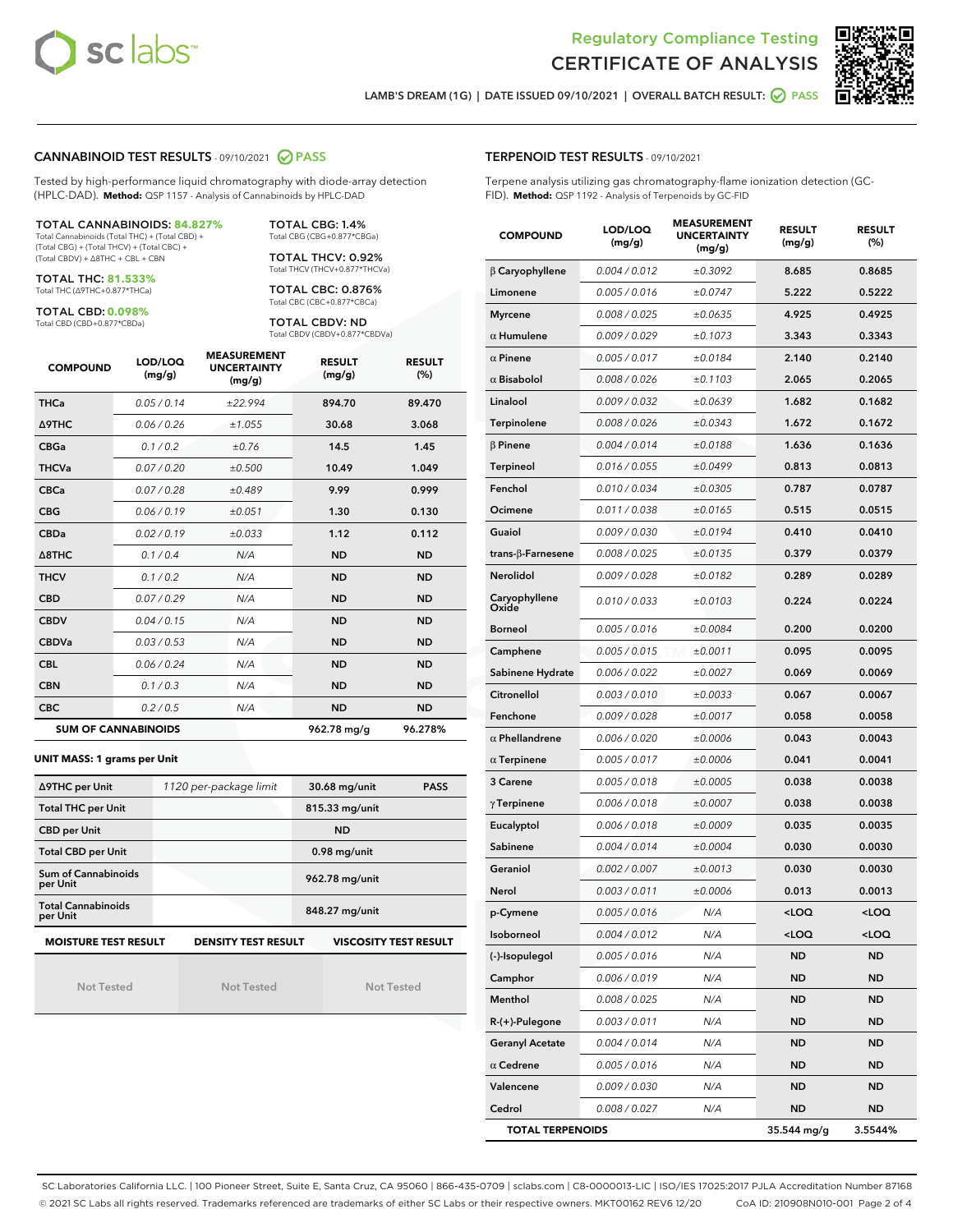



LAMB'S DREAM (1G) | DATE ISSUED 09/10/2021 | OVERALL BATCH RESULT:  $\bigcirc$  PASS

# CATEGORY 1 PESTICIDE TEST RESULTS - 09/10/2021 2 PASS

Pesticide and plant growth regulator analysis utilizing high-performance liquid chromatography-mass spectrometry (HPLC-MS) or gas chromatography-mass spectrometry (GC-MS). \*GC-MS utilized where indicated. **Method:** QSP 1212 - Analysis of Pesticides and Mycotoxins by LC-MS or QSP 1213 - Analysis of Pesticides by GC-MS

| <b>COMPOUND</b>             | LOD/LOQ<br>$(\mu g/g)$ | <b>ACTION</b><br><b>LIMIT</b><br>$(\mu g/g)$ | <b>MEASUREMENT</b><br><b>UNCERTAINTY</b><br>$(\mu g/g)$ | <b>RESULT</b><br>$(\mu g/g)$ | <b>RESULT</b> |
|-----------------------------|------------------------|----------------------------------------------|---------------------------------------------------------|------------------------------|---------------|
| Aldicarb                    | 0.03 / 0.08            | $\ge$ LOD                                    | N/A                                                     | <b>ND</b>                    | <b>PASS</b>   |
| Carbofuran                  | 0.02/0.05              | $>$ LOD                                      | N/A                                                     | <b>ND</b>                    | <b>PASS</b>   |
| Chlordane*                  | 0.03 / 0.08            | $\ge$ LOD                                    | N/A                                                     | <b>ND</b>                    | <b>PASS</b>   |
| Chlorfenapyr*               | 0.03/0.10              | $\geq$ LOD                                   | N/A                                                     | <b>ND</b>                    | <b>PASS</b>   |
| Chlorpyrifos                | 0.02 / 0.06            | $\ge$ LOD                                    | N/A                                                     | <b>ND</b>                    | <b>PASS</b>   |
| Coumaphos                   | 0.02/0.07              | $>$ LOD                                      | N/A                                                     | <b>ND</b>                    | <b>PASS</b>   |
| <b>Daminozide</b>           | 0.02 / 0.07            | $\ge$ LOD                                    | N/A                                                     | <b>ND</b>                    | <b>PASS</b>   |
| <b>DDVP</b><br>(Dichlorvos) | 0.03/0.09              | $\ge$ LOD                                    | N/A                                                     | <b>ND</b>                    | <b>PASS</b>   |
| <b>Dimethoate</b>           | 0.03 / 0.08            | $\ge$ LOD                                    | N/A                                                     | <b>ND</b>                    | <b>PASS</b>   |
| Ethoprop(hos)               | 0.03/0.10              | $\ge$ LOD                                    | N/A                                                     | <b>ND</b>                    | <b>PASS</b>   |
| Etofenprox                  | 0.02 / 0.06            | $\ge$ LOD                                    | N/A                                                     | <b>ND</b>                    | <b>PASS</b>   |
| Fenoxycarb                  | 0.03/0.08              | $\ge$ LOD                                    | N/A                                                     | <b>ND</b>                    | <b>PASS</b>   |
| Fipronil                    | 0.03/0.08              | $>$ LOD                                      | N/A                                                     | <b>ND</b>                    | <b>PASS</b>   |
| Imazalil                    | 0.02 / 0.06            | $\ge$ LOD                                    | N/A                                                     | <b>ND</b>                    | <b>PASS</b>   |
| Methiocarb                  | 0.02 / 0.07            | $\ge$ LOD                                    | N/A                                                     | <b>ND</b>                    | <b>PASS</b>   |
| Methyl<br>parathion         | 0.03/0.10              | $>$ LOD                                      | N/A                                                     | <b>ND</b>                    | <b>PASS</b>   |
| <b>Mevinphos</b>            | 0.03/0.09              | $>$ LOD                                      | N/A                                                     | <b>ND</b>                    | <b>PASS</b>   |
| Paclobutrazol               | 0.02 / 0.05            | $\ge$ LOD                                    | N/A                                                     | <b>ND</b>                    | <b>PASS</b>   |
| Propoxur                    | 0.03/0.09              | $>$ LOD                                      | N/A                                                     | <b>ND</b>                    | <b>PASS</b>   |
| Spiroxamine                 | 0.03 / 0.08            | $\ge$ LOD                                    | N/A                                                     | <b>ND</b>                    | <b>PASS</b>   |
| Thiacloprid                 | 0.03/0.10              | $\ge$ LOD                                    | N/A                                                     | <b>ND</b>                    | <b>PASS</b>   |

#### CATEGORY 2 PESTICIDE TEST RESULTS - 09/10/2021 @ PASS

| <b>COMPOUND</b>          | LOD/LOQ<br>$(\mu g/g)$ | <b>ACTION</b><br><b>LIMIT</b><br>$(\mu g/g)$ | <b>MEASUREMENT</b><br><b>UNCERTAINTY</b><br>$(\mu g/g)$ | <b>RESULT</b><br>$(\mu g/g)$ | <b>RESULT</b> |
|--------------------------|------------------------|----------------------------------------------|---------------------------------------------------------|------------------------------|---------------|
| Abamectin                | 0.03/0.10              | 0.1                                          | N/A                                                     | <b>ND</b>                    | <b>PASS</b>   |
| Acephate                 | 0.02/0.07              | 0.1                                          | N/A                                                     | <b>ND</b>                    | <b>PASS</b>   |
| Acequinocyl              | 0.02/0.07              | 0.1                                          | N/A                                                     | <b>ND</b>                    | <b>PASS</b>   |
| Acetamiprid              | 0.02/0.05              | 0.1                                          | N/A                                                     | <b>ND</b>                    | <b>PASS</b>   |
| Azoxystrobin             | 0.02/0.07              | 0.1                                          | N/A                                                     | <b>ND</b>                    | <b>PASS</b>   |
| <b>Bifenazate</b>        | 0.01/0.04              | 0.1                                          | N/A                                                     | <b>ND</b>                    | <b>PASS</b>   |
| <b>Bifenthrin</b>        | 0.02 / 0.05            | 3                                            | N/A                                                     | <b>ND</b>                    | <b>PASS</b>   |
| <b>Boscalid</b>          | 0.03/0.09              | 0.1                                          | N/A                                                     | <b>ND</b>                    | <b>PASS</b>   |
| Captan                   | 0.19/0.57              | 0.7                                          | N/A                                                     | <b>ND</b>                    | <b>PASS</b>   |
| Carbaryl                 | 0.02/0.06              | 0.5                                          | N/A                                                     | <b>ND</b>                    | <b>PASS</b>   |
| Chlorantranilip-<br>role | 0.04/0.12              | 10                                           | N/A                                                     | <b>ND</b>                    | <b>PASS</b>   |
| Clofentezine             | 0.03/0.09              | 0.1                                          | N/A                                                     | <b>ND</b>                    | <b>PASS</b>   |

| <b>CATEGORY 2 PESTICIDE TEST RESULTS</b> - 09/10/2021 continued |  |
|-----------------------------------------------------------------|--|
|                                                                 |  |

| <b>COMPOUND</b>               | LOD/LOQ<br>(µg/g) | <b>ACTION</b><br>LIMIT<br>$(\mu g/g)$ | <b>MEASUREMENT</b><br><b>UNCERTAINTY</b><br>$(\mu g/g)$ | <b>RESULT</b><br>(µg/g) | <b>RESULT</b> |
|-------------------------------|-------------------|---------------------------------------|---------------------------------------------------------|-------------------------|---------------|
| Cyfluthrin                    | 0.12 / 0.38       | 2                                     | N/A                                                     | <b>ND</b>               | <b>PASS</b>   |
| Cypermethrin                  | 0.11 / 0.32       | $\mathcal{I}$                         | N/A                                                     | <b>ND</b>               | <b>PASS</b>   |
| Diazinon                      | 0.02 / 0.05       | 0.1                                   | N/A                                                     | <b>ND</b>               | <b>PASS</b>   |
| Dimethomorph                  | 0.03 / 0.09       | 2                                     | N/A                                                     | <b>ND</b>               | <b>PASS</b>   |
| Etoxazole                     | 0.02 / 0.06       | 0.1                                   | N/A                                                     | <b>ND</b>               | <b>PASS</b>   |
| Fenhexamid                    | 0.03 / 0.09       | 0.1                                   | N/A                                                     | <b>ND</b>               | <b>PASS</b>   |
| Fenpyroximate                 | 0.02 / 0.06       | 0.1                                   | N/A                                                     | <b>ND</b>               | <b>PASS</b>   |
| Flonicamid                    | 0.03 / 0.10       | 0.1                                   | N/A                                                     | <b>ND</b>               | <b>PASS</b>   |
| Fludioxonil                   | 0.03 / 0.10       | 0.1                                   | N/A                                                     | <b>ND</b>               | <b>PASS</b>   |
| Hexythiazox                   | 0.02 / 0.07       | 0.1                                   | N/A                                                     | <b>ND</b>               | <b>PASS</b>   |
| Imidacloprid                  | 0.04 / 0.11       | 5                                     | N/A                                                     | <b>ND</b>               | <b>PASS</b>   |
| Kresoxim-methyl               | 0.02 / 0.07       | 0.1                                   | N/A                                                     | <b>ND</b>               | <b>PASS</b>   |
| Malathion                     | 0.03 / 0.09       | 0.5                                   | N/A                                                     | <b>ND</b>               | <b>PASS</b>   |
| Metalaxyl                     | 0.02 / 0.07       | $\overline{c}$                        | N/A                                                     | <b>ND</b>               | <b>PASS</b>   |
| Methomyl                      | 0.03 / 0.10       | $\mathcal{I}$                         | N/A                                                     | <b>ND</b>               | <b>PASS</b>   |
| Myclobutanil                  | 0.03 / 0.09       | 0.1                                   | N/A                                                     | <b>ND</b>               | <b>PASS</b>   |
| Naled                         | 0.02 / 0.07       | 0.1                                   | N/A                                                     | <b>ND</b>               | <b>PASS</b>   |
| Oxamyl                        | 0.04 / 0.11       | 0.5                                   | N/A                                                     | <b>ND</b>               | <b>PASS</b>   |
| Pentachloronitro-<br>benzene* | 0.03/0.09         | 0.1                                   | N/A                                                     | <b>ND</b>               | <b>PASS</b>   |
| Permethrin                    | 0.04 / 0.12       | 0.5                                   | N/A                                                     | <b>ND</b>               | <b>PASS</b>   |
| Phosmet                       | 0.03 / 0.10       | 0.1                                   | N/A                                                     | <b>ND</b>               | <b>PASS</b>   |
| Piperonylbu-<br>toxide        | 0.02 / 0.07       | 3                                     | N/A                                                     | <b>ND</b>               | <b>PASS</b>   |
| Prallethrin                   | 0.03 / 0.08       | 0.1                                   | N/A                                                     | <b>ND</b>               | <b>PASS</b>   |
| Propiconazole                 | 0.02 / 0.07       | 0.1                                   | N/A                                                     | <b>ND</b>               | <b>PASS</b>   |
| Pyrethrins                    | 0.04 / 0.12       | 0.5                                   | N/A                                                     | <b>ND</b>               | <b>PASS</b>   |
| Pyridaben                     | 0.02 / 0.07       | 0.1                                   | N/A                                                     | <b>ND</b>               | <b>PASS</b>   |
| Spinetoram                    | 0.02 / 0.07       | 0.1                                   | N/A                                                     | <b>ND</b>               | <b>PASS</b>   |
| Spinosad                      | 0.02 / 0.07       | 0.1                                   | N/A                                                     | <b>ND</b>               | <b>PASS</b>   |
| Spiromesifen                  | 0.02 / 0.05       | 0.1                                   | N/A                                                     | <b>ND</b>               | <b>PASS</b>   |
| Spirotetramat                 | 0.02 / 0.06       | 0.1                                   | N/A                                                     | <b>ND</b>               | <b>PASS</b>   |
| Tebuconazole                  | 0.02 / 0.07       | 0.1                                   | N/A                                                     | <b>ND</b>               | <b>PASS</b>   |
| Thiamethoxam                  | 0.03 / 0.10       | 5                                     | N/A                                                     | <b>ND</b>               | <b>PASS</b>   |
| Trifloxystrobin               | 0.03 / 0.08       | 0.1                                   | N/A                                                     | <b>ND</b>               | <b>PASS</b>   |

SC Laboratories California LLC. | 100 Pioneer Street, Suite E, Santa Cruz, CA 95060 | 866-435-0709 | sclabs.com | C8-0000013-LIC | ISO/IES 17025:2017 PJLA Accreditation Number 87168 © 2021 SC Labs all rights reserved. Trademarks referenced are trademarks of either SC Labs or their respective owners. MKT00162 REV6 12/20 CoA ID: 210908N010-001 Page 3 of 4